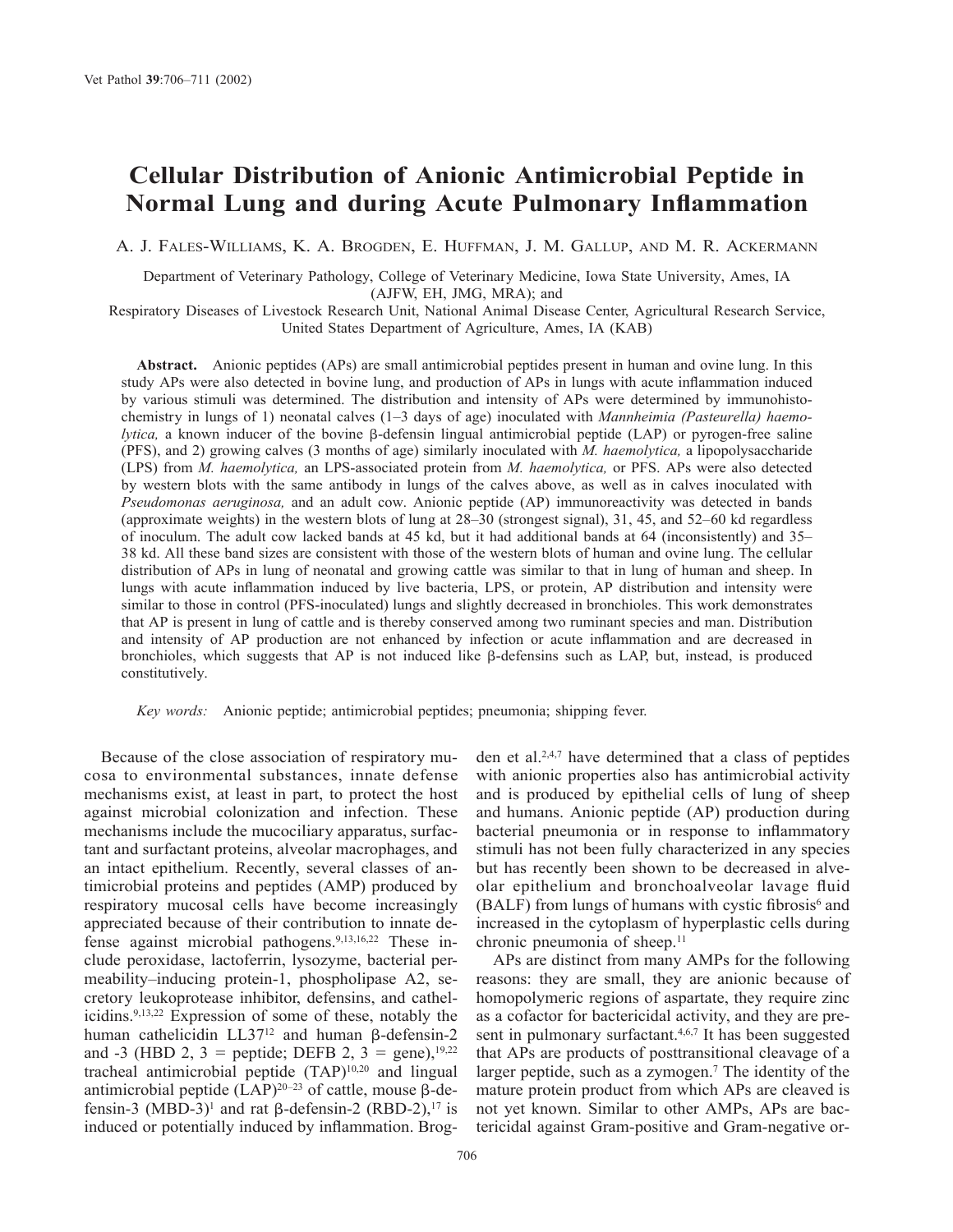ganisms. Efficacy of AP microbial killing is inversely proportional to the number of aspartate residues in the peptide.4,7 The mechanism of bacterial killing has not been fully elucidated but is thought to involve the bacterial uptake of APs and zinc. AP bactericidal activity is inhibited in the presence of phosphates or ethylenediaminetetraacetic acid, but they have increased antimicrobial activity with increasing concentrations of NaCl.4,18 Recent work indicates the presence of larger AP-containing proteins in the trachea, nasal epithelium, liver, and small intestine of sheep.<sup>5</sup> Degenerate oligonucleotides were synthesized to identify precursor genes for APs in sheep genomic DNA; these probes hybridized with larger sequences, further indicating the likelihood that APs are precursor portions of a zymogen.4,5 AP has been detected in BALF from neonatal and adult cattle by enzyme-linked immunosorbent assay (ELISA), and the percent killing of APs in BALF from adult cattle  $(n = 11)$  ranged from 23% to 75% (60.2% average) in a dilution susceptibility test.8 But cellular production of AP in bovine lung has not been previously assessed. Bovine respiratory epithe lial cells produce at least two  $\beta$ -defensin antimicrobial peptides, TAP and LAP, which are induced by inflammatory mediators.20–23 Of these, LAP mRNA expression is markedly increased during infection with the ruminant respiratory pathogen *Mannheimia* (*Pasteurella*) *haemolytica.*<sup>23</sup> Both *M. haemolytica* LPS and an LPS-associated peptide (LPS-P) also induce inflammation in this model.<sup>3</sup>

The purpose of this study was to assess the cellular distribution and intensity of AP production in lung during an acute inflammatory response induced either by a live *M. haemolytica* or by bacterial products (LPS, LPS-P). We assessed the presence of APs in healthy and inflamed lung of neonatal and growing (3 months old) calves, ages at which human infants and other mammalian species are particularly susceptible to microbial infection.

## **Materials and Methods**

#### **Animals and tissues**

Eight healthy male Holstein calves were deprived of colostrum and brought to the Iowa State University Laboratory Animal Resources facility within 24 hours of birth. Four animals each were inoculated with 5 ml of live *M. haemolytica* (1.55  $\times$  10<sup>9</sup> CFU) or pyrogen-free saline (PFS) in the primary bronchus of the right cranial lung lobe by fiberoptic bronchoscopy and euthanatized 6 hours after inoculation. Colostrum-deprived, neonatal calves did not survive up to 24 hours after inoculation with *M. haemolytica* and were, therefore, euthanatized 6 hours after inoculation. In addition, eight male Holstein calves, 3 months of age, were similarly inoculated in the primary bronchus of the right cranial lung lobe by fiberoptic bronchoscopy with *M. haemolytica, M.*

*haemolytica* LPS, *M. haemolytica* LPS-P, or PFS (two calves per inoculum) and euthanatized 24 hours after inoculation.

From each animal of each age group (neonatal and 3 months old), sections of lung were taken from each inoculated lung lobe and fixed in 10% neutral-buffered formalin for immunohistochemical detection of APs. Lung tissue collected 6 hours after inoculation from neonatal calves inoculated intrabronchially with either PFS or *M. haemolytica,* as well as lung tissue collected 4 hours after inoculation with *Pseudomonas aeruginosa* (included to compare two different Gram-negative bacteria), killed *P. aeruginosa,* or *P. aeruginosa* LPS, and lung tissue collected from one healthy, uninoculated adult cow (1 cm<sup>3</sup>/sample, two samples per animal) were frozen immediately in liquid nitrogen and stored in a  $-70$  C freezer for western blot analysis.

# **Antianionic peptide monoclonal antibody (IG9-IC2)**

Antianionic peptide monoclonal IgG was produced by Brogden et al.<sup>4,7</sup> in CF1 mice against the synthetic peptide H–DDDDDDD–OH conjugated to keyhole limpet hemocyanin. This peptide was synthesized on the basis of the sequence of APs isolated from sheep BAL fluid.<sup>4,7</sup>

# **Western blot analysis**

Lung tissue was homogenized in chilled 0.14 M NaCl and then boiled for 5 minutes after addition of reducing sample buffer (ImmunoPure® Reducing Lane Marker Buffer, Pierce, Rockford, IL). Twenty microliters of a 1 : 10 dilution (lung sample/1 $\times$  lane marker buffer) was loaded per lane. Broadrange sodium dodecyl sulfate–polyacrylamide gel electrophoresis (SDS-PAGE) molecular weight standards (Bio-Rad®, Hercules, CA) were run in two lanes per gel. SDS-PAGE was performed with 4% stacking and 12% resolving precast mini-gels (BioRad®) run at 100 V for 90 minutes. Proteins were transferred to polyvinylidene difluoride (PVDF) membranes (Immobilon-P, Millipore Corporation, Bedford, MA) by electroblotting (30 V for 16 hours). Primary antibody (mouse anti-AP IgG) was applied at a concentration of 5  $\mu$ g/ml (1:200 dilution) to the PVDF membranes. Secondary antibody was goat anti-mouse IgG conjugated with alkaline phosphatase (Kirkegaard & Perry Laboratories, Gaithersburg, MD) used at  $0.5 \mu g/ml$  (1:2000). The blots were incubated with peroxidase chromagen (Kirkegaard & Perry Laboratories) for 5 minutes. The western blots were graded by the presence or absence of immunoreactive bands; molecular weights of bands were estimated by broad-range SDS-PAGE molecular weight standards (BioRad®). Lung tissue from a healthy adult cow was included in the event that lung tissue of neonatal cattle lacked anionic peptide immunoreactivity (AP-IR).

#### **Anionic peptide immunohistochemistry**

Briefly, slides were deparaffinized, rinsed with ultrapure water, subjected to antigen retrieval (microwaved for 10 minutes in pH 10.0 Tris buffer), and then placed in a  $-20$ C freezer for 15 minutes. Slides were washed in TNTB buffer (0.05 M Tris, 0.85% NaCl, 0.05% Tween, 1% bovine serum albumin [BSA]) and then incubated with mouse anti-AP IgG (1 : 700) overnight in a humidified chamber at 4 C. Slides were rinsed with TNTB the next morning and incu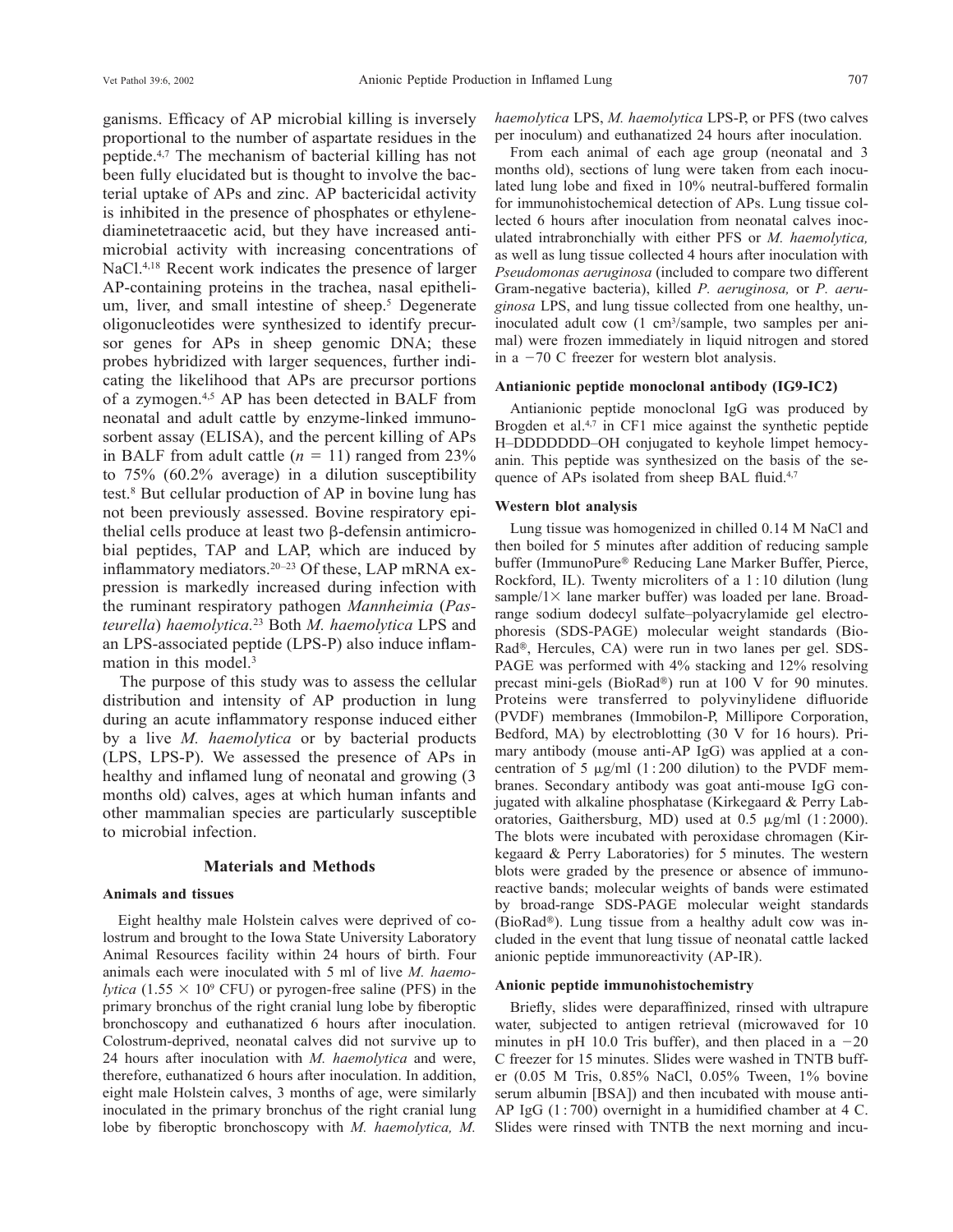bated for 30 minutes at room temperature with biotinylated goat anti-mouse IgG, 1 : 400 dilution (Vector, Burlingname, CA). Slides were rinsed in wash buffer (BioGenex, San Ramon, CA), and then alkaline-phosphatase–conjugated streptavidin (BioGenex) was applied for 30 minutes. Slides were rinsed and then exposed to chromagen (Vector Red, Vector) for 18 minutes, rinsed, counter-stained (1/4 strength hematoxylin), and coverslipped. Specificity of antibody affinity with tissue sections was determined by preincubating the primary antibody with varying concentrations of synthetic AP. Three types of negative controls were used, and all lacked immunoreactivity: 1) control sections that were not incubated with primary antibody, 2) the primary antibody was incubated with the synthetic AP (HO–DDDDDDD–H) before tissue application (see also below), and 3) mouse preimmune serum was substituted for primary antibody.

#### **Distribution of AP-IR**

The cellular distribution of AP-IR was determined by light microscopy of sections stained by immunohistochemistry, defined, and compared with the AP-IR distribution in human and ovine lung.

# **Intensity of AP-IR**

The intensity of AP-IR was assessed and characterized by light microscopy. Intensity of staining was scored on a subjective scale where  $0 =$  no AP-IR;  $1 =$  <10% of cells (of bronchi, bronchiole, alveolus, vessel) had AP-IR;  $2 = 10-$ 30% of cells had AP-IR;  $3 = 30-60%$  of cells had AP-IR; and  $4 = 60-90\%$  of cells had AP-IR. Five  $20 \times$  fields per tissue of lung from at least two sections of lung per animal were scored.

#### **Scoring of inflammation intensity**

Inflammation intensity was assessed in a predetermined scoring system at  $20 \times$  magnification, where  $0 =$  no inflammatory cells,  $1 =$  detectable infiltrates of neutrophils in airways,  $2 = 5$  neutrophils in  $>10\%$  and  $< 30\%$  of alveolar and airway lumens,  $3 = 5$  neutrophils in  $> 30\%$  of alveolar and airway lumens, and  $4 = \text{filling of alveolar and airway}$ lumens with exudates. Five  $20 \times$  fields per tissue of lung from at least two sections of lung per animal were scored.

## **Anionic peptide specificity**

*Assessment of antibody specificity.* Antibody specificity was previously assessed with a competitive ELISA.<sup>6,7,18</sup> Briefly, BSA-DDDDDDD–OH conjugate (50 ng conjugate/well) was used as the adsorbed antigen, and varying graded concentrations (1.0–0.002 mM) of H–DDDDDDD–OH, H– GADDDDD–OH, H–VDDDDK–OH, H–TQDDGGK–OH, H-GGEEK-OH, and H-SGSGSGS-OH were used as competitive antigens in the presence of 1G9-1C2. 1G9-1C2 was specific for peptides with C-terminus Asp residues. The antibody recognized H–GADDDDD–OH nearly as well as H– DDDDDDD–OH. But H–VDDDDK–OH, H–TQDDGGK– OH, H–GGEEK–OH, and H–SGSGSGS–OH were not recognized and did not cross-react.

*Identification of antibody epitopes.* The epitope-binding site of the antibody was also previously determined.<sup>6-8</sup> Thirty



Fig. 1. The western blots of homogenized lung tissue from neonatal calves inoculated intrabronchially with *Mannheimia haemolytica* (lanes 2, 4, 6, 7) or saline (lanes 3 and 5) and then euthanatized 6 hours after inoculation. Proteins were separated on a 12.5% SDS-PAGE by electrophoresis and transferred to PVDF membranes. A monoclonal antibody (IG9-IC2) against AP is immunoreactive to several fragments of different sizes that are also seen in the western blots of sheep and man. The 31.0-kd band is most consistently immunoreactive. Broad-range molecular weight markers are shown in lane 1. Note the similarities in band size despite the different treatments, indicating a lack of induced expression.

peptides (7 residues each) corresponding to a single residue frameshift of the sequence were synthesized simultaneously on a derivatized cellulose sheet (SPOTs, Genosys, Woodlands, TX). Antibody 1G9-1C2 recognized epitopes that contained greater than 2 C-terminal Asp residues.

*Immunocytochemistry.* The specificity of the monoclonal was previously determined.<sup>19</sup> Briefly, control tissue sections were incubated without antibody 1G9-1C2 or with antibody 1G9-1C2 preincubated with 0.5 mM H–DDDDDDD–OH. In both these controls, specific staining of APs could not be detected.

# **Statistical analysis**

Inflammation, intensity, and distribution scores were analyzed by the chi-square test and Fisher's exact test. The significance level used was 0.10.

#### **Results**

# **Western blots of lung from calves and an adult cow**

In the western blots of lung homogenates from all neonatal calves (Fig. 1) and an adult cow, five bands were detected regardless of inocula: 28–30 (strongest signal), 31, 45, and 52–60 kd (in calves only); in the western blot of the cow, additional bands were present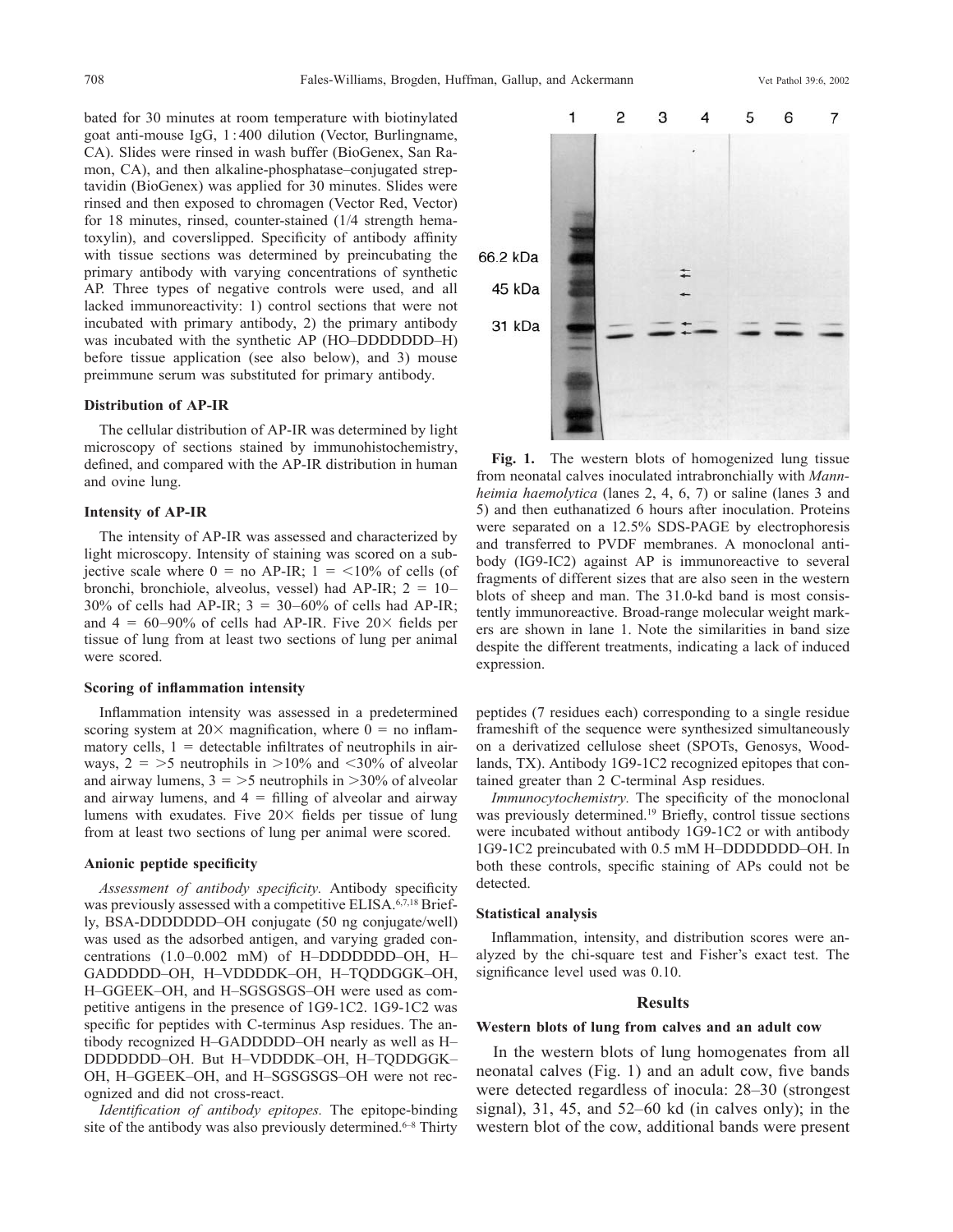at 35–38 and 64 kd (not shown). These band sizes are consistent with those seen in lung of sheep and man.<sup>5,6</sup> Similar findings were present in lung homogenates of calves similarly inoculated with *P. aeruginosa,* killed *P. aeruginosa,* and *P. aeruginosa* LPS (not shown).

# **Distribution of AP-IR**

*Control lung (PFS-inoculated animals).* Lung tissue from control (PFS-inoculated), neonatal, and growing (3-month-old) calves lacked inflammatory cells or other lesions. The distribution of AP-IR was similar between neonatal and growing calves, and it was similar to that of human and ovine lung stained for AP-IR. In bronchi, intense staining in the nuclei of multifocal bronchial epithelial cells was present in all age groups. AP-IR was also present in the apical cytoplasm of most cells in the pseudostratified epithelium of bronchial mucosa. In most areas of bronchial epithelium, there was intense staining (nuclear, cytoplasmic, or both) of multifocal, individual bronchial epithelial cells, whereas adjacent cells completely lacked staining. Nuclei of multifocal cells of the bronchial submucosal glands were immunoreactive for AP, but submucosal gland cells lacked cytoplasmic AP-IR.

In bronchioles of neonatal and 3-month-old calves, AP-IR was present in nuclei of multifocal cells and in the apical cytoplasm of multifocal epithelial cells (Fig. 2). AP-IR was present in the nucleus and was only sporadically present in the cytoplasm of alveolar epithelial cells. In all age groups, nuclear AP-IR of arterial and bronchial smooth muscle cells was present, and cytoplasmic AP-IR was rare. AP-IR was distributed randomly in the smooth muscle cells, and it did not have a consistent or discernable pattern of staining within the layers of the bronchi or in the vascular wall.

*Inflamed lung (M. haemolytica, LPS, and LPS-P–inoculated animals).* No inflammatory infiltrates were present in the tissues of control (PFS-inoculated) animals (Tables 1, 2). Inflammatory lesions consistent with *M. haemolytica* pneumonia were present in animals that received *M. haemolytica* and *M. haemolytica* LPS. Only minimal infiltrates of neutrophils were present in animals inoculated with *M. haemoltyica* LPS-P.

Inoculation with *M. haemolytica,* LPS, or LPS-P did not alter AP-IR distribution in bronchi of neonatal and growing (3-month-old) calves. In bronchioles of inoculated neonatal and growing calves, the distribution of nuclear and cytoplasmic staining was decreased (fewer cells stained, Fig. 3) when compared with bronchioles containing inflammatory cells (Tables 1, 2), but the decrease was not statistically significant. Lungs inoculated with *M. haemolytica* and LPS had the highest degree of inflammatory exudate, yet fibrinous exudate and neutrophils in the lumen lacked AP-IR. Nuclei of multifocal lymphocytes within the lamina propria and



**Fig. 2.** Control lung lacking inflammation from calf inoculated with PFS 6 hours after inoculation. Multifocal bronchiolar epithelial cells have relatively increased cytoplasmic and/or nuclear immunoreactivity for AP. Hematoxylin counterstain. Bar =  $30 \mu$ m.

**Fig. 3.** Lung from calf infected with *M. haemolytica* 6 hours after inoculation. The bronchiolar lumen contains numerous neutrophils, and in the epithelium there is minimal/ mild immunoreactivity for AP (red) in multifocal nuclei and, to a lesser degree, the cytoplasm of bronchiolar epithelial cells. Neutrophils and exudate lack immunoreactivity. Hematoxylin counterstain. Bar =  $25 \mu m$ .

adventitia of bronchi were immunoreactive for AP, but neutrophils within the bronchial lumina lacked AP-IR. AP-IR was not reduced in alveoli that contained inflammatory exudate.

#### **Intensity of AP-IR in control and inflamed lung**

AP-IR intensity was not changed in bronchi and alveoli but decreased slightly in bronchioles of both neo-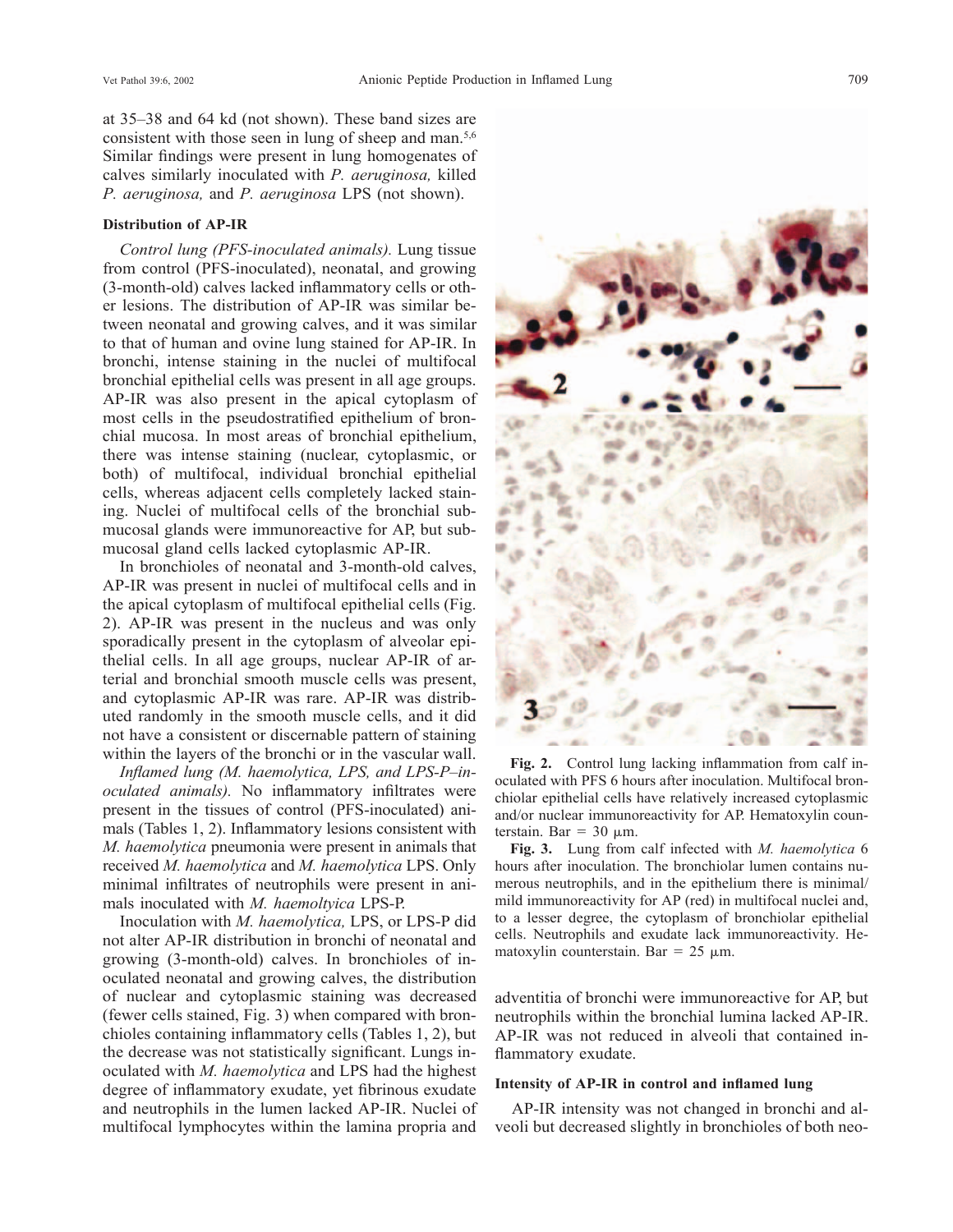**Table 1.** Intensity of inflammation and distribution and intensity of AP-IR in lungs of growing (3 months old) cattle 24 hours after intrabronchial inoculation of PFS, *M. haemolytica* LPS-P, *M. haemolytica* LPS, and *M. (Pasteurella) haemolytica*.

| Inoculum <sup>*</sup> | Inflammation of AP-IR <sup>†</sup> | Intensity of Distribution | Intensity of<br>$AP-IR$ |
|-----------------------|------------------------------------|---------------------------|-------------------------|
| <b>PFS</b>            |                                    |                           |                         |
| $LPS-P$               |                                    |                           |                         |
| LPS.                  |                                    |                           |                         |
| M. haemolytica        |                                    |                           |                         |

\* Two animals were present in each group. Inflammation and AP-IR intensities were assessed in a predetermined scoring system outlined in Materials and Methods.

† Changes in AP-IR distribution and intensity were only present in bronchiolar epithelial cells.

natal and growing animals with evidence of inflammatory infiltrates when compared with control (PFSinoculated) animals (Tables 1, 2; Fig. 3). This decrease, however, was also not statistically significant. The degree of AP-IR was similar between animals in each group.

# **Discussion**

In this study, AP-IR was widespread in the lungs of neonatal and growing (3-month-old) calves in both control and acutely inflamed tissue. Also, the distribution and the western blots of AP-IR in lung tissue of cattle were similar to those of previously described lung in human and sheep.5,6 But the concentration of antibody required to detect AP-IR by immunohistochemistry in the sheep lung is the lowest of the three species. This may be because of the greater avidity of the antibody to ovine AP, the availability of AP in ovine tissue sections, or the amount of AP in ovine tissues. The antibody may have higher avidity for ovine AP because the exact structure of the possible precursor molecules in cattle, sheep, and humans is currently unknown (see discussion below). Respiratory epithelial cells of all three species produce APs, indicating that APs are present in a location where antimicrobial activity would be most effective against microbial colonization.

AP-IR distribution and intensity were not increased, and, in contrast, appeared decreased in the nuclei and cytoplasm of bronchiolar epithelial cells of neonatal and growing calves inoculated with *M. haemolytica* and growing calves inoculated with *M. haemolytica* LPS. *M. haemolytica* LPS-P incited only mild inflammatory infiltrates and also lacked changes in AP-IR distribution and intensity as compared with controls. The inability of AP-IR to increase in this study indicates that APs are not induced by live bacteria, bacterial LPS, or the acute inflammatory response. This

**Table 2.** Intensity of inflammation and distribution and intensity of AP-IR in lungs of neonatal calves inoculated with either PFS or *M. haemolytica*.

| Inoculum $*$          | Intensity of Distribution<br>Inflammation of AP-IR <sup>†</sup> | Intensity of<br>$AP-IR$ |
|-----------------------|-----------------------------------------------------------------|-------------------------|
| PFS<br>M. haemolytica |                                                                 |                         |

\* Four animals were present in each group. Inflammation and AP-IR intensities were assessed in a predetermined scoring system described in Materials and Methods.

† Changes in AP-IR distribution and intensity were only present in bronchiolar epithelial cells.

is in sharp contrast to bovine LAP, a  $\beta$ -defensin, which is markedly increased in the same species (bovine) and breed (Holstein) with the same inoculum (*M. haemolytica*) in the same laboratory.<sup>23</sup> This suggests that APs are constitutively produced and rapidly expended during acute pulmonary inflammation. AP is present in high concentrations in BAL fluid of humans, $4 \text{ sheep}$ , $5 \text{ dep}$ and cattle<sup>8</sup> and may be an important antimicrobial factor during the initial stages of microbial colonization and infection. The rapid availability of AP may allow time for other inducible antimicrobial peptides, such as HBD-2 in man, LAP and TAP in the bovine, to be transcribed and translated. Although some cationic antimicrobial peptides may inhibit/dampen the inflammatory response,<sup>14,15</sup> it is possible that AP, with its anionic charge and small size, may not affect this process and may therefore allow development of the inflammatory response during the earliest stages of microbial colonization and infection. Some recent work suggests that AP expression is dependent on the state of epithelial cell differentiation. During the more chronic (repair) stages of bacterial pneumonia, epithelial cells undergoing hyperplasia have increased AP in comparison with well-differentiated, mature cells.<sup>11</sup> An increase of AP in hyperplastic cells during chronic pneumonia may be due to increased basal expression, increased cytoplasmic storage, or a lack or release/secretion of APs.11

The western blots suggest that APs (as intact zymogens) were present in the neonatal and growing animals as well as in adult animals. Several types of proteins, including nucleosomal proteins, contain polyaspartate regions that may be detected by the IG9- IC2 monoclonal antibody. For example, nonhistone acidic proteins that bind to chromatin, known as the high-mobility group (HMG) proteins, are present in the nucleus. These proteins have long stretches of acidic amino acid sequences, with some stretches of up to 40 aspartic acid and glutamic acid residues.24 HMG and other types of proteins may release APs as a normal part of cellular metabolism or maturity; but the exact protein or proteins that release forms of AP that